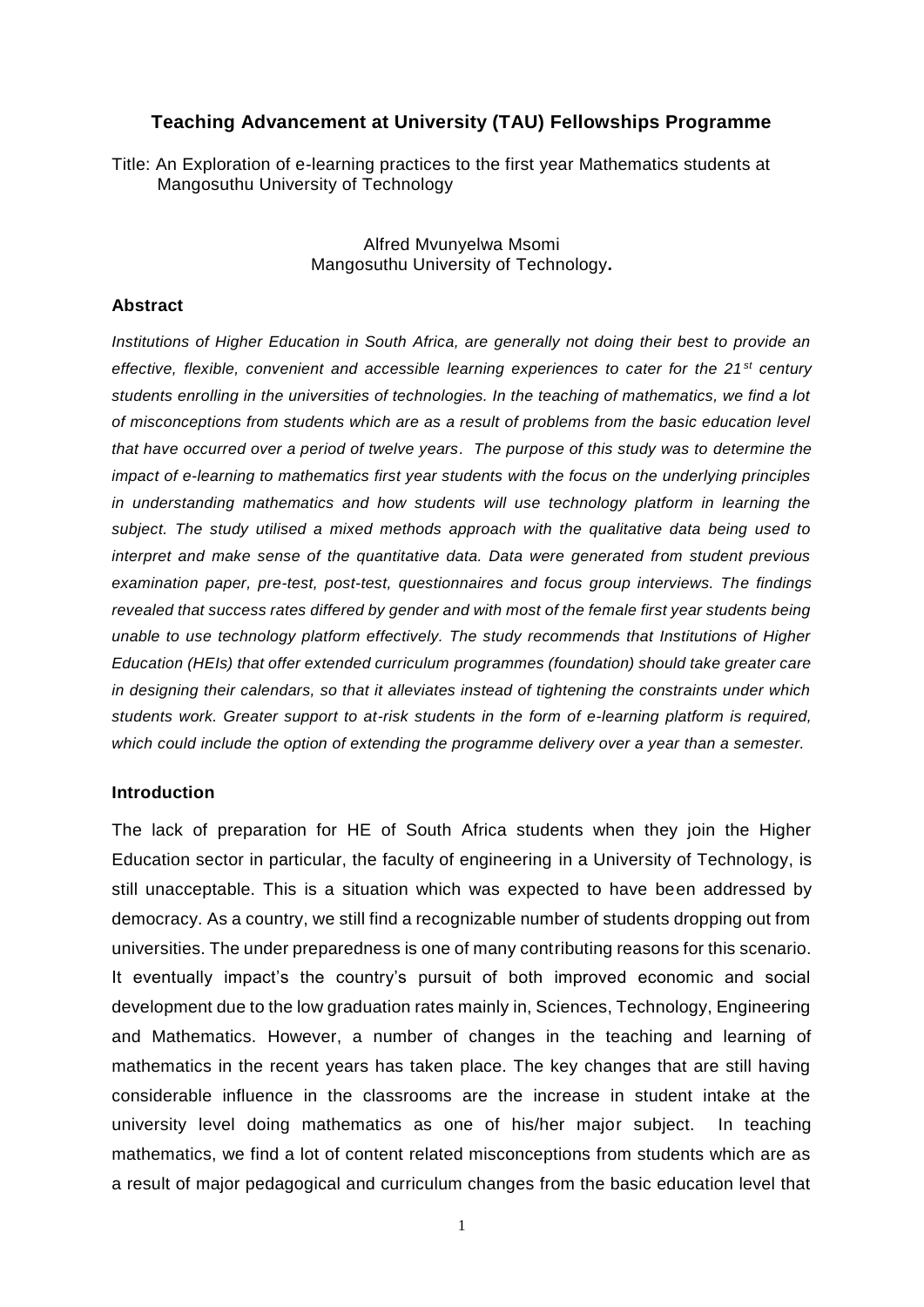have occurred over a period of twelve years (Ryan *et al*., 2001, Alexander, 2001). Students find it difficult to cope with the main stream education system, irrespective of their basic education standard. This is due to the fact that students are encumbered with social, community and personal complexities for which they have not been fully prepared at the basic education level. Consequently, many students do not proceed beyond the first year of study and even those that do, stay in the system beyond the minimum regulation time. This project explores e-learning practices to the first year Mathematics students at Mangosuthu University of Technology (MUT). It is in the first year level that the underpinning foundations for a sense of belonging, student engagement and an understanding of the demands of university study culture, are built. This is the crucial period for the first entry university students since, it impacts on their future educational progress, retention and success.

## **Literature Review**

Research studies by (De George-Walker & Keeffe 2010) indicate that there may be changes in students' performance in mathematics if technology can be embedded in the teaching and learning in and out of the classroom. This is reflected when students display technology-influenced aptitude, positive attitudes, beliefs and sensitivities (Oblinger 2003). Roberts, (2005) suggest that universities could investigate technology broadly so that it can be possible to increase the student's interest and ability to adapt technology to meet their individual needs. The introduction of information and communication technology (ICT) in the teaching and learning as supported by (Conole et al. 2004), is proposed to be effective if it can be combined with face-to face teaching activities that will promote learning collaborations amongst students. Brophy (2001) and Salmon (2000) confirms that there are benefits for the students in using ICT.

Studies conducted by (CHE, 2013), have indicated that graduation output of Higher Education students, does not meet the country's demands. The studies also indicate high failure and dropout rate. A pronounced cohort study by (Scott, Yeld and Henry, 2007) still indicate the major challenges in the South African Higher Education even after democracy where by a number of various mitigation efforts in the sector have been introduced and monitored. There is still less than half of the 18% (20-24 age group) grade 12 students who join Higher Education sector and complete their studies in regulation time. A significant number of first time entering students (30%) drop out in year one. The Council on Higher Education (CHE, 2013) conducted recent cohort studies which included all Universities of Technology in South Africa. The findings, combined with Scott, Yeld and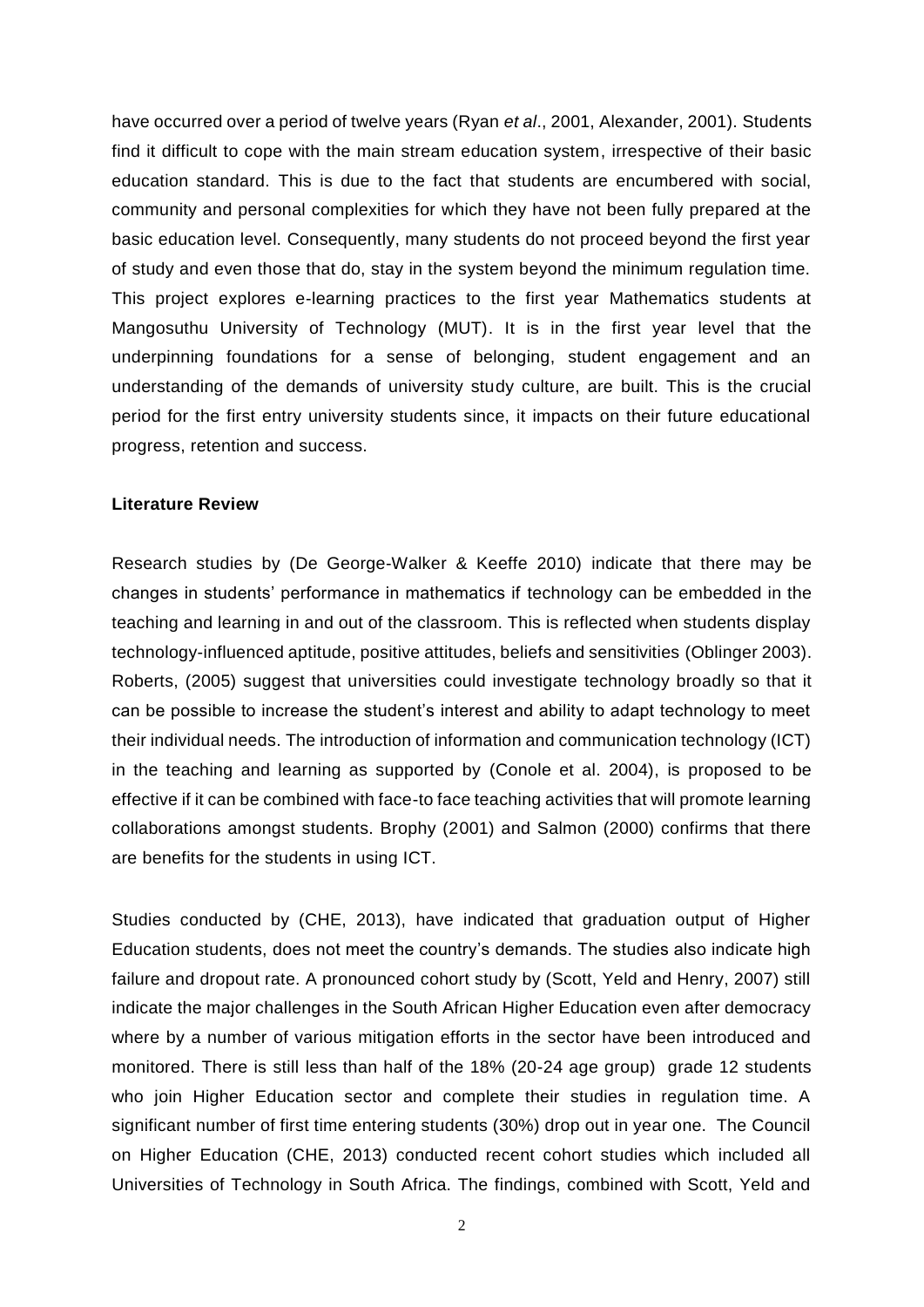Hendry (2007) study, indicate a uneasy picture. The national rate of student persistence and graduation has shown undesirably change over the past decade (CHE: 2011). Universities of Technology are performing equally poorly.

#### **Research Questions**

As a developed research field, mathematics education is still a major field of study since students' present different forms of subject content difficulties in learning the subject mathematics. Currently, the adoption of technology by students and lectures is still a debate in every mathematics classroom. The research project is particularly interested in the following questions: 1) In what ways can teaching change to take into account the different background, abilities and interests of the first year mathematics students at MUT? 2) How can e-learning practices be an effective method for teaching and learning to the first year mathematics classroom for subject knowledge to be enhanced? The aim of the research project is to investigate the student's challenges of mathematics content areas for the first year students at MUT and develop a strategy that can be used to address them. The major objective is to determine whether or not e-learning platform can enhance first year students' teaching and learning of mathematics at MUT.

#### **Methodology**

Design-based research known as iterative research process introduced by Reeves (2006) was used in the project. It was considered in the study so that it could be used to integrate new design principles with current technologies to improve mathematical solutions to students' challenges. It was also considered in managing the intervention programme that can result to improve and classify new design principles.

The intervention was in the form of study material, you tube videos, previous tests, previous examinations papers, most relevant internet websites posted into black board as the university learning management system. There was a need to review the students' timetable so that we could have enough time for the intervention to yield good results. The intervention was done in the period of three months with students. Students had 3hours to spend on each week in the computer laboratory and 4 hours for lecturing and class discussion. Students were also encourage to visit the library for sourcing relevant knowledge on the sections covered in class. Through the library visits, it became clear that students do not know how they go about looking for the books in the shelves, they lacked information such as how to look for the books using the library computers. This lead to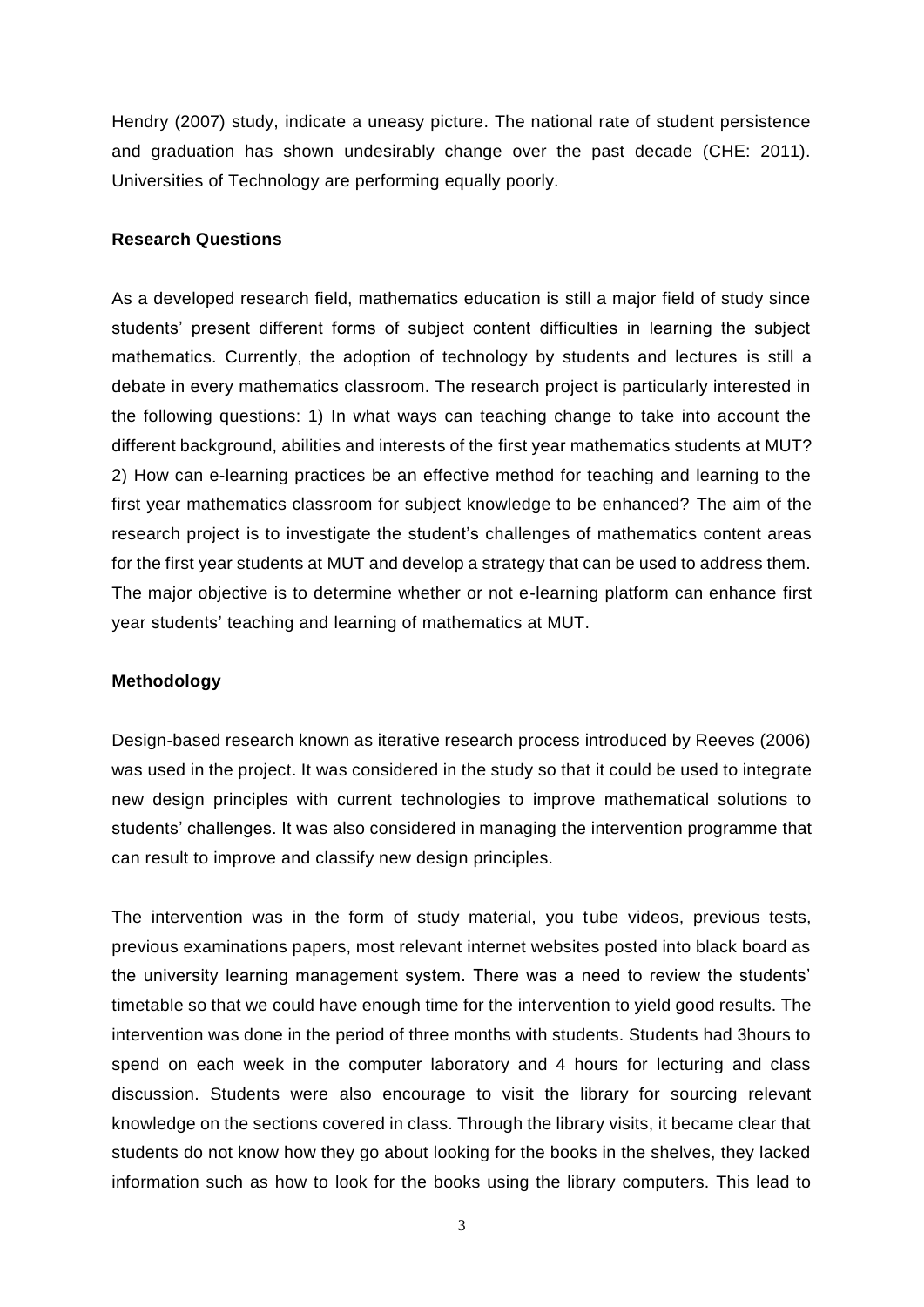calling the library assistant to give students training on how should they go about when looking for any or specific textbook in the shelves.

# **Recommendations for the university to improved teaching and learning of first year students**

The results of the research showed that the period of six months is not enough to introduce any meaningful intervention strategy and yield a desired outcome. There should be a curriculum restructuring for the mathematics module so that it can include, computer skills, learning skills, study skills and use of technology in the learning of mathematics. Students agreed that technology should be considered for learning mathematics but a training is necessary to train them how to use it effectively. The blackboard leaning management system for the institution was reported by students to be a failure for them since they were always struggling to login and the internet connectivity was mentioned to be a serious problem that need to be attended too, so that learning resources could be available to students at any time.

The number of periods dedicated for mathematics in a week did not include the tutorial slots, which means that students are left on their own after the class delivery. This is a serious problem to the first year students, because they have not yet matured to learn on their own. Subject such as mathematics in nature, requires discussion, face to face and most importantly an opportunity for students to consult as individuals. Students indicated that it would be advisable to introduce small tests that could be done using online platform. These tests will make them engage with the subject more meaningful. The fact that the programme is offered in the evening, it also had a negative impact in the sense that most students found it uncomfortable to learn in the evening since they had to take train, taxi and bus back home.

The library accessibility was reported to be challenge to students. There is a need to improve the library induction period for first year students so that they can be able to understand how to get a book in the library, how to reference for the assignment and how to access university library when students are off campus. This necessitate the proper training on the use of computer to search for books until there are confident enough to use it on their own. If this can be achieved by students, it would ultimately help them understand how to search for learning materials for their studies.